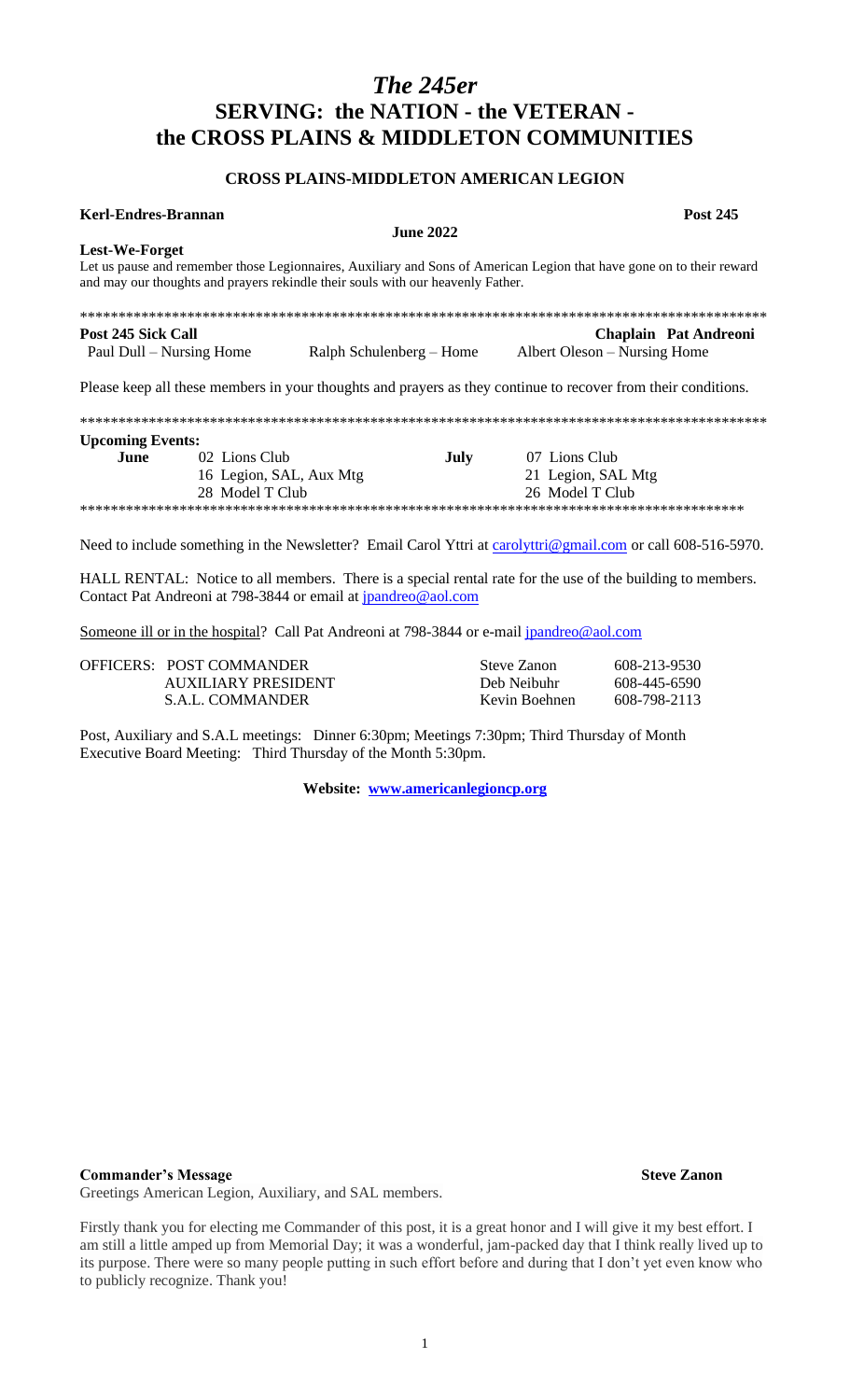Many of you don't know me at all; it seems fitting to at least introduce myself here. Please say hello and introduce yourself if you get a chance if it isn't already obvious and know that I am pretty bad with names. I have lived in Middleton since 1992, though I was originally from Milwaukee. I am retired Navy since 2006 when I left Navy Marine Corps Reserve Center Madison after a pretty long stretch of active and reserve duty. I am a Nurse in Madison but looking to retire this next winter. Please don't make me look at your rash (kidding obviously). I live in Middleton with my wife Christie and my youngest son Elliot. Christie has already been targeted by Karen so we may be seeing her at the auxiliary meetings. Elliot is 21 and works a lot doing concrete work so is a little scarcer. My oldest son Andrew is away in a Navy school and soon to be the navigator on a Destroyer. I do some camping and wooden boat building when time permits, but I'm pretty slow at both. My Email i[s szanon2019@gmail.com.](mailto:szanon2019@gmail.com)

For a time last year, I attended only funeral honors when Dick or Dan Cady would call, but then Memorial day 2021 was truly an eye opener for me. I hadn't before then spent much time in Cross Plains so to see how the American Legion performs the cemetery gun salutes, the parade, scholarship presentation, yard flags and fundraising... What all this post does is truly impressive. Even a casual outsider's view of the nicely kept post grounds and its artful war memorial speaks clearly that this post is a prominent part of the community, and marching down the street in formation, it was pretty clear that Cross Plains loves this American Legion post. All of it makes this a genuinely nice place to be.

I look forward to getting to know all of you; please contact me or the other officers if you feel there is something that needs attention or improvement.

See you all soon, Steve Z, Commander, Post 245

### **Past Commander's Message Gary Itten**

It has been a great pleasure to serve as your commander for the last two years, and a great experience to lead such a great veteran's organization as Post 245. I won't name any names because I probably will miss some people, but I do want to thank the members and the executive board of the Legion. I also want to thank the ladies Auxiliary and SAL also for their support.

My next endeavor with Post 245 is chairman of the 100th anniversary committee. The legion will be celebrating its 100th anniversary in 2024. We will have our first meeting June 9th, at 6:30 pm at the legion hall. Member's of the committee are as follows: Emily Cash, Kelly Sexton, Ed Pelowshy, Dave Vidlock, Dan Cady, Phil Vallojos, Bob Saeman, and Mike Schutz. If there is anyone else that would like to be on the committee, please feel free to attend and if you can't be there please contact me at 608-225-4722 or [gijacondo@gmail.com](mailto:gijacondo@gmail.com) with contact information.

Gary Itten Past Commander

Cross Plains/Middleton Legion Baseball games in Cross Plains.

Post 245 sponsors the Cross Plains/Middleton Legion Baseball team. They will be having games at BAER Park this summer. The Junior team will be having a double header on Tuesday June 21<sup>st</sup>. They will play Edgwood and the first game starts a 5 PM.

The Senior team will have a game on Monday July 18<sup>th</sup> against Ft. Atkinson. That game will start at 6:30 PM.

### Metal drop off:

If you have metal to recycle, you can drop off at the legion or give Dan Cady a call and we will pick up. 608 438 2987 or 608 798 2352. You can also call Dave Vidlock 608 798 3087 or 608 843 6968.

### **REGULAR MEETING May 19, 2022**

The meeting was called to order by Commander Itten at 7:25pm.

A motion to accept the minutes as printed in the 245r was made by Marty, seconded by Warren motion carried.

A motion to accept the executive meeting minutes as read by the Adjutant was made by Dick, seconded by Joanne and the motion carried.

FINANCE: Lee went over the report explaining income and expense for the period. A motion to accept the report pending audit was made by Dan, seconded by Joe and the motion carried.

CHAPLIN: Pat went over the events and times of the activities on Memorial Day. Everything we used to do on this day will once again be back this year. Dan had a politician ask if he could be in our parade and after some discussion it was decided that they can be in our parade. Historically this has happened, and other communities allow it also.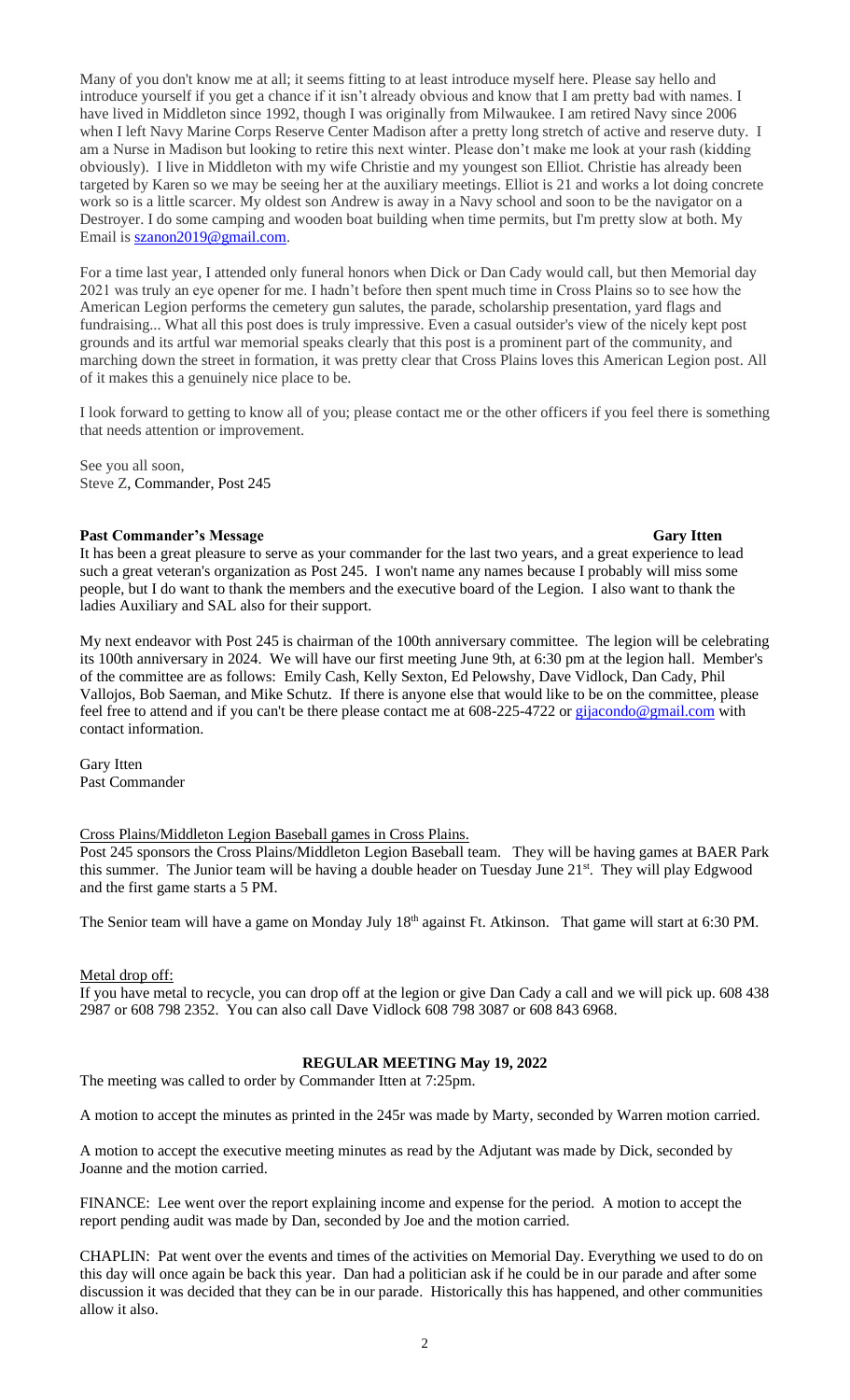3<sup>rd</sup> VICE: Dan presented an option to buy a range for our kitchen directly ourselves. To purchase it locally would cost around \$ 6800.00 with freight and connectors. If we purchase the range ourselves and have it shipped to the post no freight, we will pay \$ 5134.00, and Dan will do the hook up. A motion to go ahead with the purchase was made by Dan, seconded by Pat and the membership passed the motion.

SAL: Kevin brought us up to date with the SAL activities. Rod Faust has been selling many flags, the SAL is helping send a girl to Badger Girls state, members help with the recycling program and flag routes and will be cooking for the golf outing. Kevin and his wife made up three new wreaths to use at wakes and funerals and to share the expense the legion, AUX, and SAL will all contribute \$ 45.00.

COMMUNITY SERVICE: Dave brought us up to date with the recycling program. We have taken in approx. 30,000 lbs. and paid about \$ 6,000.00.

POST SERVICE OFFICER: Joe has applications for any veteran who has not signed up for medical care. See Joe for the paperwork if you need to.

NEW BUSINESS: Gary went over the letters, donations, and thank you cards we received in the mail. He also mentioned we need help to put out the flags in the cemeteries. Please be at the legion at 9:00 am Tues the 24<sup>th</sup>. He also mentioned the County meeting will be here on the  $26<sup>th</sup>$  and there will be a 100-year anniversary committee meeting on June 9<sup>th</sup> at 6:30pm.

All nominations were called in by Commander Itten and all received motions and seconded and were then elected accordingly. Post Service Officer Joe Hodgson then swore in the officers.

We then chose 3 delegates to attend the state meetings on July 13<sup>th</sup>, 14<sup>th</sup>, and 15<sup>th</sup>. They will be Bill Statz, Joe Hodgson, and Dan Cady.

KITTY: NO WINNER BRANDY: Phil Vallejos 50/50: Ted K

The meeting was then adjourned at 8:30pm.

Respectfully submitted Dennis Heiliger, Adjutant

### **Auxiliary Newsletter President Debby Neibuhr**

Hi! At our May meeting we presented Karen Runk with a token of our appreciation for all she has done for our Unit over the last 3 years. She was not only our Unit President, but our Dane County President and now she has moved on to being our District 3 President. She is a dynamic leader, like her mother Joan.

Karen presented our Unit with the Harriet Hass Bell Award. Guess it's a big deal. As membership chair I feel fortunate because all our members are very supportive and pay their dues, helping us to reach the 100% goal easily. This reward is for the general membership as it reflects that we have had 100% for 3 consecutive years along with the greatest % increase in our District 3. So, THANKS to everyone for paying their dues and signing up friends and family.

By the time you receive this newsletter our Poppy Drive will be over, but if you still want to donate you can mail your donations to: Sheila Luhman 2318 Center St. Cross Plains, WI 53528

We have 2 (maybe 3) members who are planning to attend the State Convention being held in Green Bay, July 14-17. We can have up to 8 delegates. There is still time for you to sign up to attend. Contact: Debby Niebuhr (608-445-6590) [dniebuhr@chorus.net](mailto:dniebuhr@chorus.net) or Carol Yttri (608-798-4950) [carolyttri@gmail.com](mailto:carolyttri@gmail.com)

WI USO is our current project that we are working on. We will be collecting donations of individually wrapped snacks and travel size toiletries. These items are a welcome gift for our troops while traveling, training or deployed. We will be setting a date for a collection drive with the help of our community, in the next coming months.

The TASTE of FREEDOM Fundraising Event is in the planning stages as well. So, stay tuned for more information to come.

### MEMBERSHIP: Debby Niebuhr

We have already started receiving dues from our membership for 2023. Our goal is to get as many as possible in before the end of July. By getting the dues in early we're able to save our organization \$\$. Plus, we have a better chance of winning various contests. The dues are \$30. For Seniors (18+) and \$6 for juniors (0-17). The dues are payable to "UNIT 245". You can mail them to Debby Niebuhr PO BOX 3 Cross Plains, WI 53528. You can also pay with a credit card and we'll get that information out to you in July. Your SUPPORT is much appreciated.